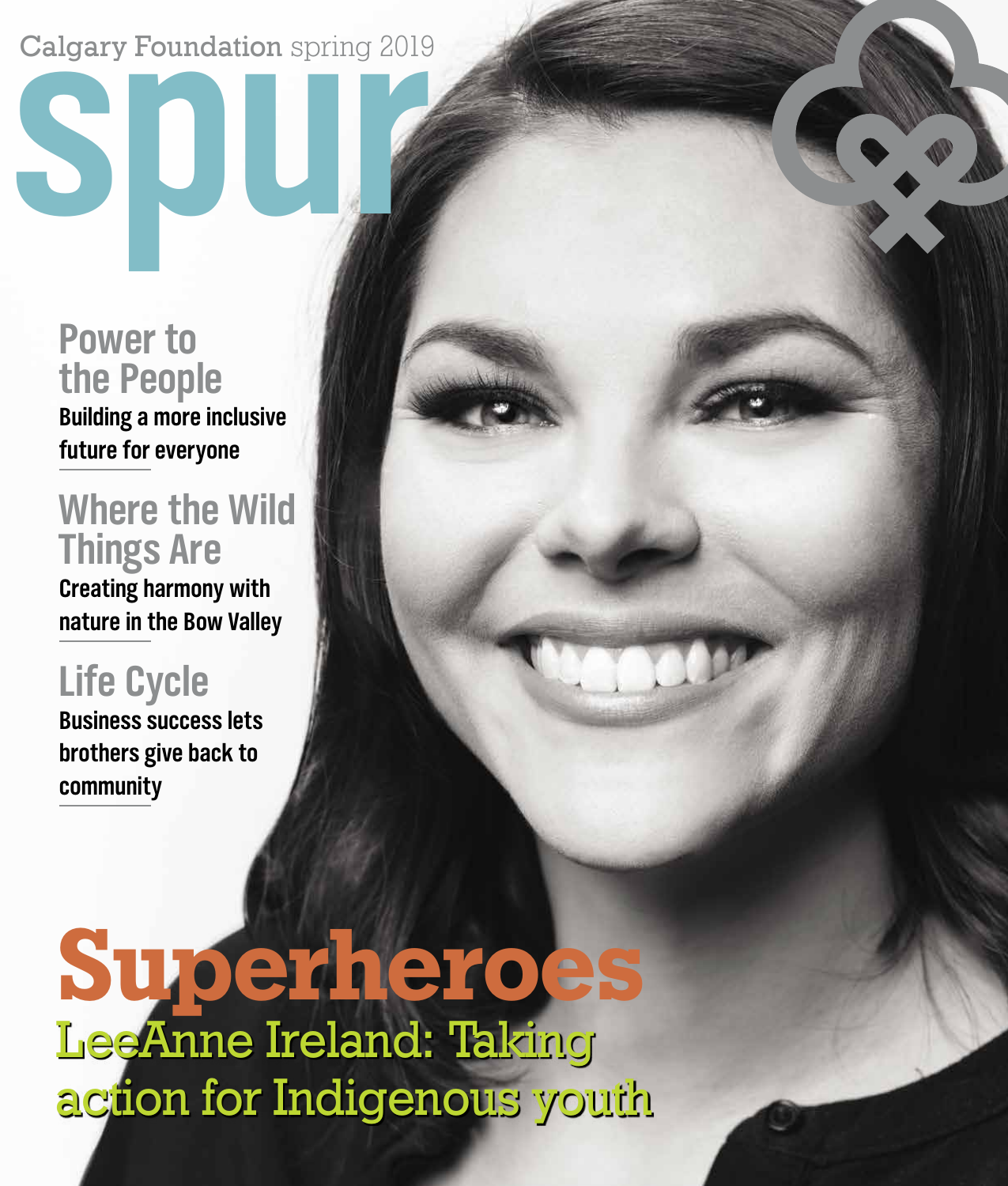**priority •** arts

0000

Calgary Philharmonic Orchestra bassist Matthew Heller participates in the Concerts in Care program.

# **Ennovation**

**Taking music and theatre to new places**  By Jennifer Friesen • Photography by Erin Brooke Burns

**From the dreamy sounds of a violin to a fairytale vision coming to life on stage, Calgarians are carried away to new places through art. With support from Calgary Foundation, these two organizations are working to make sure that creativity continues to flourish in the city.**  $>$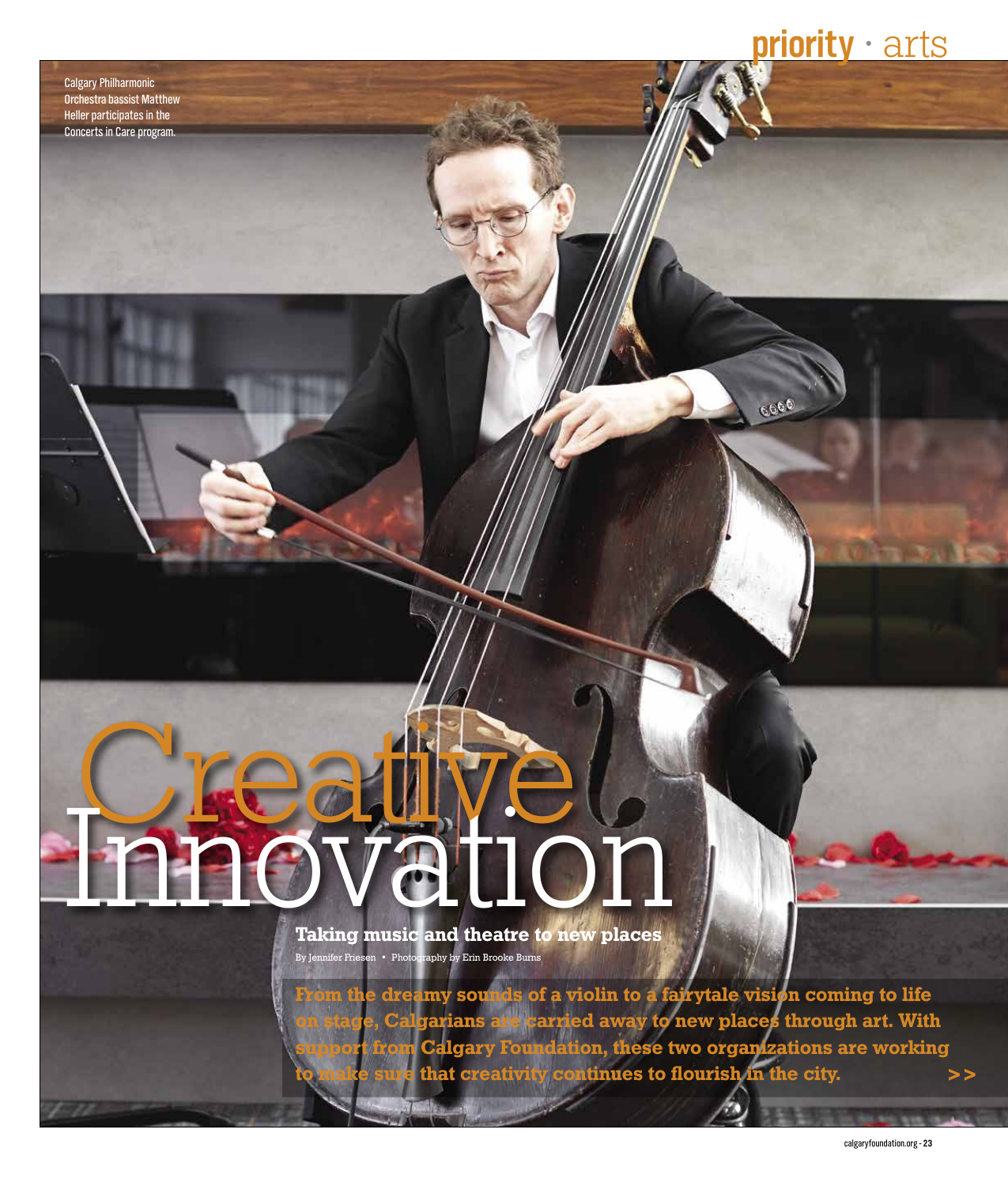# l

**Concerts in Care**

s a professional violinist<br>
who played with the<br>
Calgary Philharmonic<br>
Orchestra for a decade,<br>
Laura Reid is used to<br>
uudience. But when she performs<br>
Here is a set of the Maria Maria Maria Maria Maria Maria Maria Maria M who played with the Calgary Philharmonic Orchestra for a decade, Laura Reid is used to

an audience. But when she performs with the Health Arts Society of Alberta's (HASA) Concerts in Care program, she says, the intimate setting adds extra impact.

Carrying her violin into a care home to play a concert for seniors feels like "walking into someone's living room," Reid says.

"I always come away from those concerts feeling like there's meaning in what we do. We can take things for granted as able-bodied people who live independently, but music is about quality of life and we all deserve that."

The Concerts in Care program has brought thousands of performances to care homes across Canada since launching in 2006. The program only arrived in Calgary last year, but the impact is already clear to Meran Currie-Roberts, executive and artistic director of HASA.

"We have more than 30 musicians on the roster in Calgary, and it's growing every day," she says. "And the artists love it. They tell me that they are often in tears when the elders start singing



along to the pieces that move them, and they thank me for opening their eyes to a whole other community that they didn't know before."



#### **High-quality, professional music**

Ensembles play different styles of music including classical, opera and jazz for each of the hour-long performances. Based on the premise of bringing high-quality, professional music to elders in care, all of the musicians are paid union scale and pension for their work.

The concerts are subsidized to keep costs low for the care homes. Currie-Roberts says that's an important factor because the average entertainment budget for these facilities is just \$75 to \$100 per month.

**" I always come away from those concerts feeling like there's meaning in what we do."** *—Laura Reid*

"And that's for everyone, not just one client," she adds.

Michael Hope has been performing as a bassoonist and vocalist with HASA since the program launched in Calgary, and recalls many conversations with seniors who tell him how much they miss seeing music performed live. When he sees their smiling faces in the audience, he's thankful to share the gift of music with such a grateful group.

"I really think that listening to live music is a birthright for everybody," he says. "It's sad when people are not able to experience that, so going into places like this is a joy."

This year, HASA will perform more than 350 concerts for elders in care across Alberta, and Currie-Roberts says she hopes to expand the program to more communities.

Calgary Foundation | Spring 2019 24

Laura Reid photo by Francis Wiley; The Sleeping Beauty photo by Alberta Ballet/ Sevgi Demir